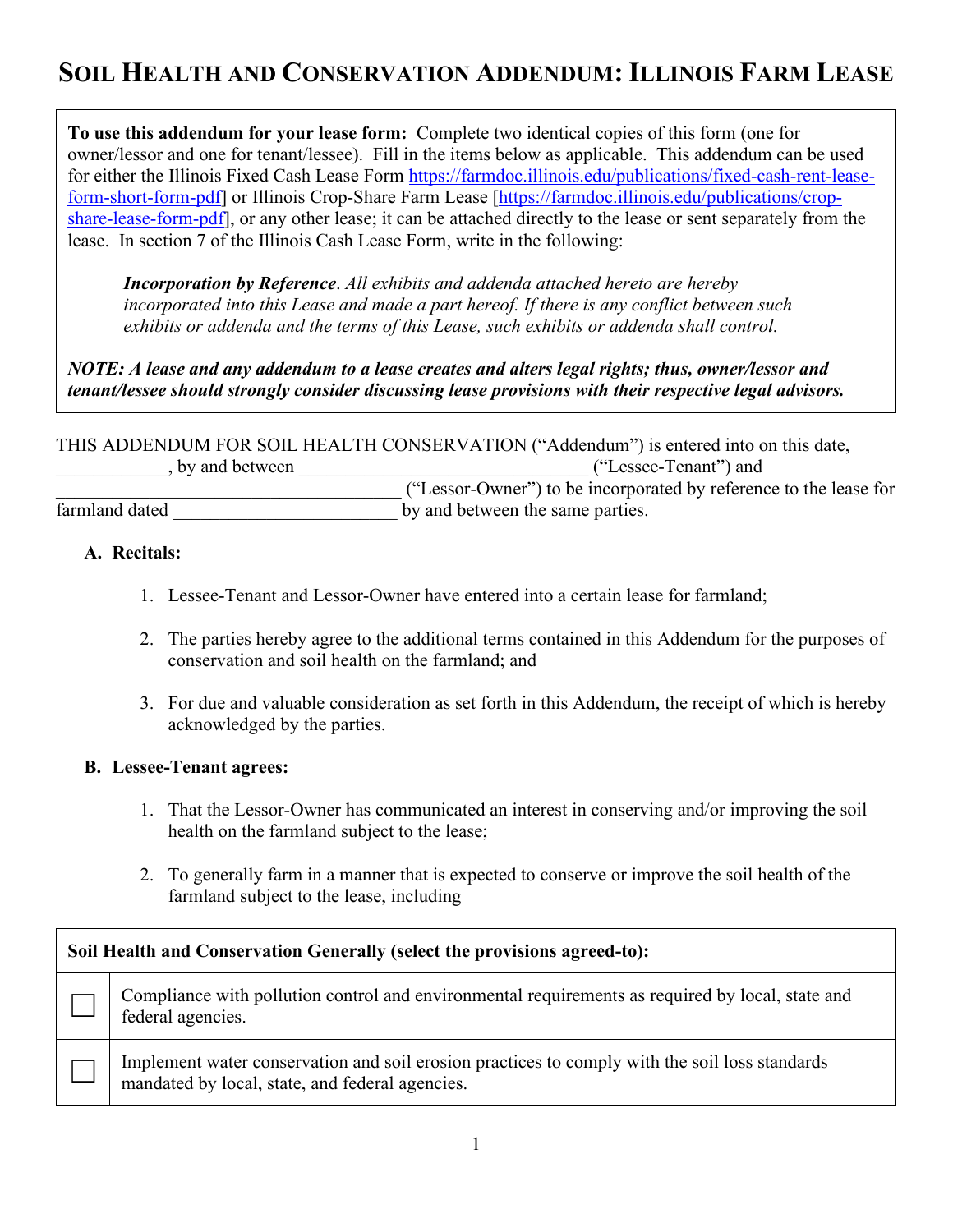□ To generally follow Natural Resource Conservation Service (NRCS) recommendations and guidelines for soil health, erosion control and water conservation.

 $\Box$ 

To adhere to the requirements contained in any conservation plan for the farmland subject to the lease that has been approved by the Natural Resource Conservation Service (NRCS). The conservation plan is incorporated by reference herein.

*In place of, or in addition to, the above as indicated by the selections below, the following specific soil health conservation practices:*

| Specific Soil Health Conservation Practices (optional, select only those agreed-to):<br>NOTE: by checking a practice or practices, the Lessee-Tenant is agreeing to adopt, continue or maintain the practice(s) for the life of the lease. |                                                                                                                                                                                                                                                                     |                                                                                                                                                                                                                      |  |  |
|--------------------------------------------------------------------------------------------------------------------------------------------------------------------------------------------------------------------------------------------|---------------------------------------------------------------------------------------------------------------------------------------------------------------------------------------------------------------------------------------------------------------------|----------------------------------------------------------------------------------------------------------------------------------------------------------------------------------------------------------------------|--|--|
|                                                                                                                                                                                                                                            |                                                                                                                                                                                                                                                                     | Adopt practices expected to result in $\lceil \cdot \cdot \rceil$ % of $\lceil \cdot \cdot \rceil$ or sufficient crop residue remaining on the<br>farmland subject to the lease at the time of planting.             |  |  |
|                                                                                                                                                                                                                                            |                                                                                                                                                                                                                                                                     | Adopt a one tillage pass system for the farmland subject to the lease.                                                                                                                                               |  |  |
|                                                                                                                                                                                                                                            |                                                                                                                                                                                                                                                                     | Adopt no-tillage practice system for the farmland subject to the lease.                                                                                                                                              |  |  |
|                                                                                                                                                                                                                                            | That there will be no fall tillage after harvesting soybeans from the farmland subject to the lease,<br>except for in cases of damage due to harvest where a minimum level of tillage may be used to address<br>such damage at the discretion of the Lessee-Tenant. |                                                                                                                                                                                                                      |  |  |
|                                                                                                                                                                                                                                            | Attempt in good faith to establish and manage cover crops on the farmland subject to the lease in such<br>manner as the Lessee-Tenant reasonably expects to benefit soil health on the farmland subject to the<br>lease.                                            |                                                                                                                                                                                                                      |  |  |
| Or, adopt cover crops for the farmland subject to the lease as follows:                                                                                                                                                                    |                                                                                                                                                                                                                                                                     |                                                                                                                                                                                                                      |  |  |
| <b>Cover Crop Practices (select only those agreed-to):</b>                                                                                                                                                                                 |                                                                                                                                                                                                                                                                     |                                                                                                                                                                                                                      |  |  |
|                                                                                                                                                                                                                                            |                                                                                                                                                                                                                                                                     | Attempt in good faith to establish one or more cover crop species in the fall that is expected to<br>survive the winter and continue growing in the spring until terminated.                                         |  |  |
|                                                                                                                                                                                                                                            |                                                                                                                                                                                                                                                                     | Attempt in good faith to establish one or more cover crop species in the fall that is not expected to<br>survive winter.                                                                                             |  |  |
|                                                                                                                                                                                                                                            |                                                                                                                                                                                                                                                                     | Attempt in good faith to participate in a local, state, or federal program for cover crop practices<br>and if the Lessee-Tenant receives funding, s/he is entitled to all funding received.                          |  |  |
|                                                                                                                                                                                                                                            |                                                                                                                                                                                                                                                                     | If payments from a local, state or federal source, or combination thereof, do not cover the full cost<br>of the cover crop practice, the Lessee-Tenant is responsible for all costs in excess of such<br>assistance. |  |  |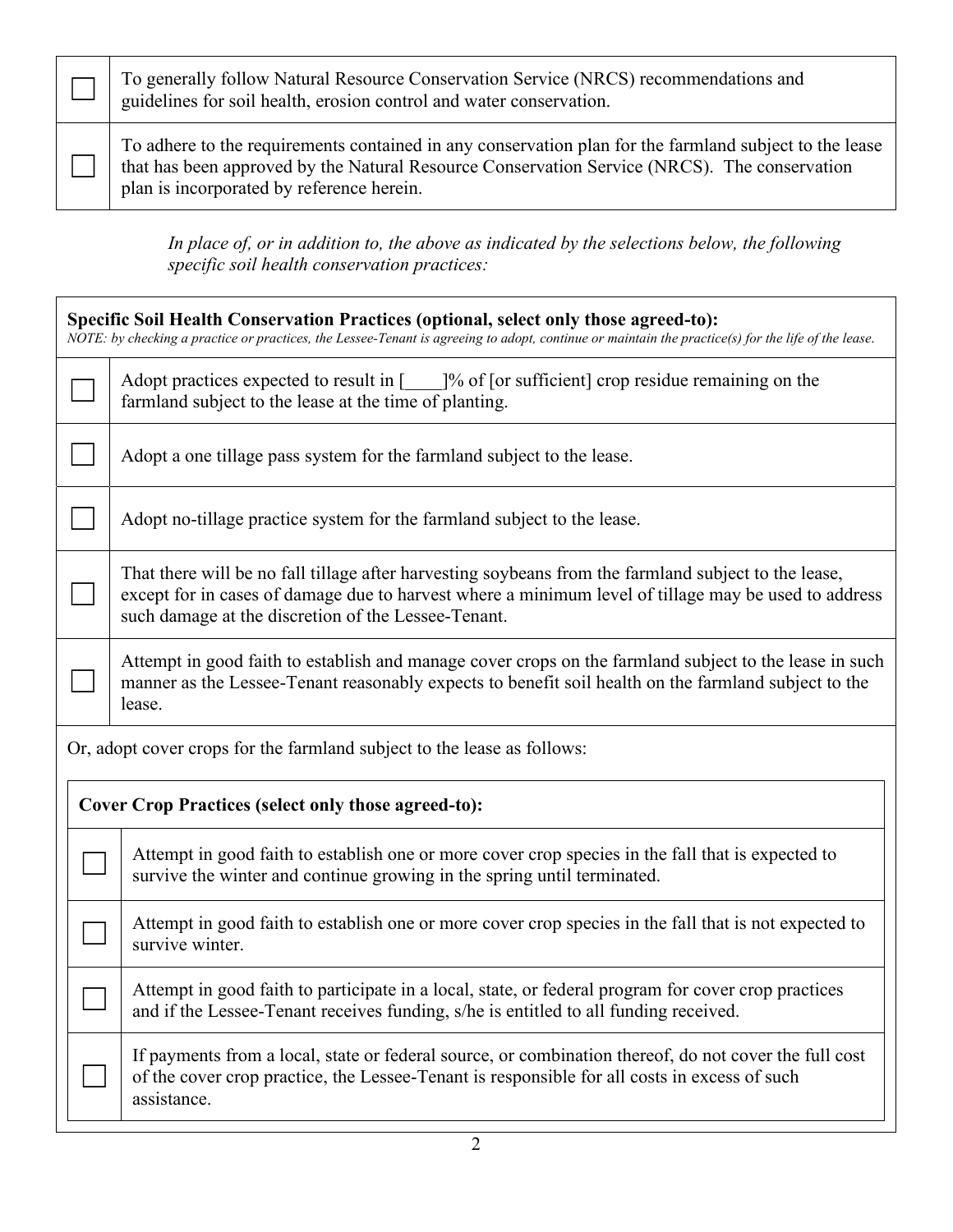Acknowledges that Lessor-Owner has established the following erosion controls or conservation practices on the farm:

| Specific practices (option, select only those agreed-to): |                                                                                                                                                                                                                                                                                                                                                                                                                                                                                                                                                                                                                                              |  |  |  |
|-----------------------------------------------------------|----------------------------------------------------------------------------------------------------------------------------------------------------------------------------------------------------------------------------------------------------------------------------------------------------------------------------------------------------------------------------------------------------------------------------------------------------------------------------------------------------------------------------------------------------------------------------------------------------------------------------------------------|--|--|--|
|                                                           | Maintain grassed waterways in accordance with NRCS or other conservation organization<br>standards, recommendations or guidelines, including to not plow, disc, cultivate, till, or use<br>fertilizers or pesticides other than as necessary for management of noxious weeds and sediment;<br>subject to any adjustments indicated in (3) below, the cost of such inputs are the responsibility of<br>the Lessee-Tenant. The Lessee-Tenant shall pay for any repair in the event agricultural operations<br>or equipment cause damage to the practice.                                                                                       |  |  |  |
|                                                           | Maintain terraces or contour farming practices for the reduction and control of soil erosion in<br>accordance with NRCS or other conservation organization standards, recommendations or<br>guidelines, including to not plow, disc, cultivate, till, or use fertilizers or pesticides other than as<br>necessary for the management of noxious weeds and sediment; subject to any adjustments<br>indicated in (3) below, the cost of such inputs are the responsibility of the Lessee-Tenant. The<br>Lessee-Tenant shall pay for any repair in the event agricultural operations or equipment cause<br>damage to the practice.              |  |  |  |
|                                                           | Maintain vegetative buffers in accordance with NRCS or other conservation organization<br>standards, recommendations or guidelines, including to not plow, disc, cultivate, till, or use<br>fertilizers or pesticides other than as necessary for the management of noxious weeds and<br>sediment; subject to any adjustments indicated in (3) below, the cost of such inputs are the<br>responsibility of the Lessee-Tenant. The Lessee-Tenant shall pay for any repair in the event<br>agricultural operations or equipment cause damage to the practice.                                                                                  |  |  |  |
|                                                           | Maintain two-stage ditches in accordance with NRCS or other conservation organization<br>standards, recommendations or guidelines, including to not plow, disc, cultivate, till, or use<br>fertilizers or pesticides other than as necessary for the management of noxious weeds and<br>sediment; subject to any adjustments indicated in (3) below, the cost of such inputs are the<br>responsibility of the Lessee-Tenant. The Lessee-Tenant shall pay for any repair in the event<br>agricultural operations or equipment cause damage to the practice.                                                                                   |  |  |  |
|                                                           | Maintain such other conservation structures, including [<br>], in accordance<br><u> 1990 - Johann Barbara, martin a</u><br>with NRCS or other conservation organization standards, recommendations or guidelines,<br>including to not plow, disc, cultivate, till, or use fertilizers or pesticides other than as necessary for<br>the management of noxious weeds and sediment; subject to any adjustments indicated in (3)<br>below, the cost of such inputs are the responsibility of the Lessee-Tenant. The Lessee-Tenant<br>shall pay for any repair in the event agricultural operations or equipment cause damage to the<br>practice. |  |  |  |
|                                                           | ]; Lessor-Owner has assumed all costs associated<br>A woodchip bioreactor at [<br>with the installation of the bioreactor, however, the Lessee-Tenant shall pay for any repair in the<br>event agricultural operations or equipment cause damage to the bioreactor.                                                                                                                                                                                                                                                                                                                                                                          |  |  |  |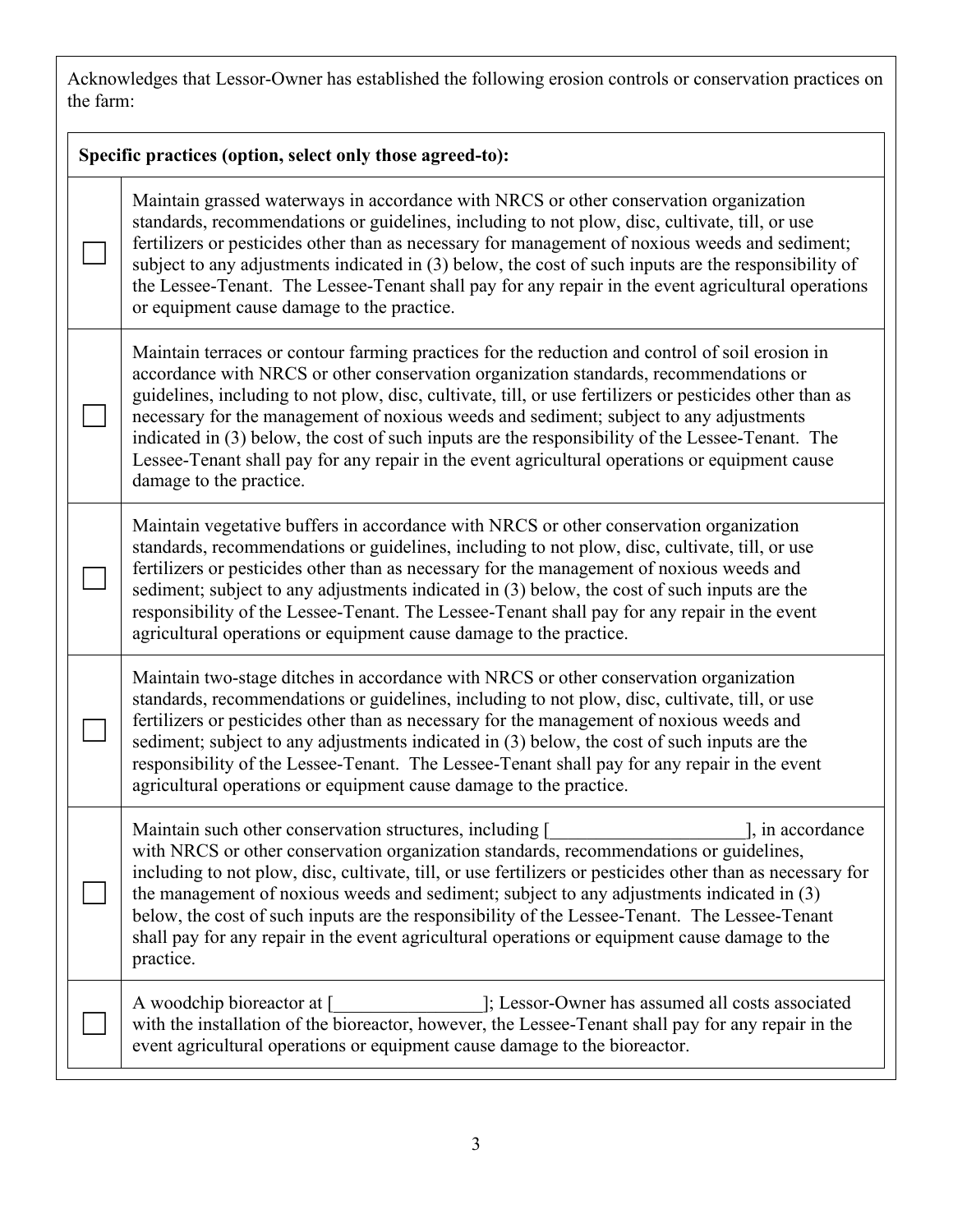To conduct soil testing for the purposes of measuring residual nutrients, soil organic matter and/or soil carbon and report the results to the Lessor-Owner in a timely manner.

#### **C. Lessor-Owner agrees:**

 $\Box$ 

 $\Box$ 

 $\Box$ 

- 1. That the selections and descriptions agreed-to by the Lessee-Tenant above are sufficient and acceptable;
- 2. To notify Lessee-Tenant in writing of any concerns with Lessee-Tenant's adoption, maintenance or implementation of the above practices and permit [2000 ] to take appropriate remedial action for any problems so identified; and
- 3. That the rent for the farmland be reduced or such other costs shared or accounted for with Lessee-Tenant as indicated by selecting from the following:

#### **Specific Adjustments to Rent for Soil Health Conservation Practices (optional, select only those agreed-to):**

*NOTE: by checking a practice or practices, the Lessor-Owner is agreeing to adjustments in rent for the life of the lease or until such further addendums or revisions as agreed-to by both parties in writing and incorporated by reference*.

| For all specific erosion control or conservation practices or structures selected above, [<br>acres     |
|---------------------------------------------------------------------------------------------------------|
| of the farmland subject to lease are unavailable for production or otherwise impacted and that the rent |
| is reduced by $\lceil \$\rceil$<br>per acre, or is reduced by the following amount [\$                  |

For cover crop practice costs, including the cost to purchase seed, establish and terminate or otherwise manage the cover crop in the fields, select and complete one of the following:

[\$  $\blacksquare$ ] per acre in compensation to the Lessee-Tenant within 120 days after cover crops have been established.

 $\Box$  The per-acre rental rate shall be reduced by  $\lbrack \S$  \_\_\_\_/acre] in year(s) [\_\_\_\_\_] of the lease agreement to compensate for the cost of adopting and managing the cover crop practice.

The total rental amount for the first year of the lease shall be reduced by  $\lceil \frac{1}{2} \rceil$  to compensate for the adoption and management of cover crop practices. For a multi-year lease, this reduction shall be applied to the total for each subsequent year of the lease, except that the reduction shall be decreased by  $\lceil \frac{9}{9} \rceil$  each year until the full rental rate is reached.

The Lessee-Tenant shall bear all costs of adopting and maintain cover crops on the farmland subject to the lease.

*General reduction option*: Lessor-Owner recognizes that Lessee-Tenant will incur costs related to improving soil health, controlling and reducing erosion and otherwise adopting and managing conservation practices on the farmland subject to the lease; accordingly, the annual rent shall be reduced by  $\lceil \frac{1}{2} \times \text{ or } \frac{1}{2} \times \text{ acrel} \rceil$ . In the case of a multi-year lease, this reduction shall be